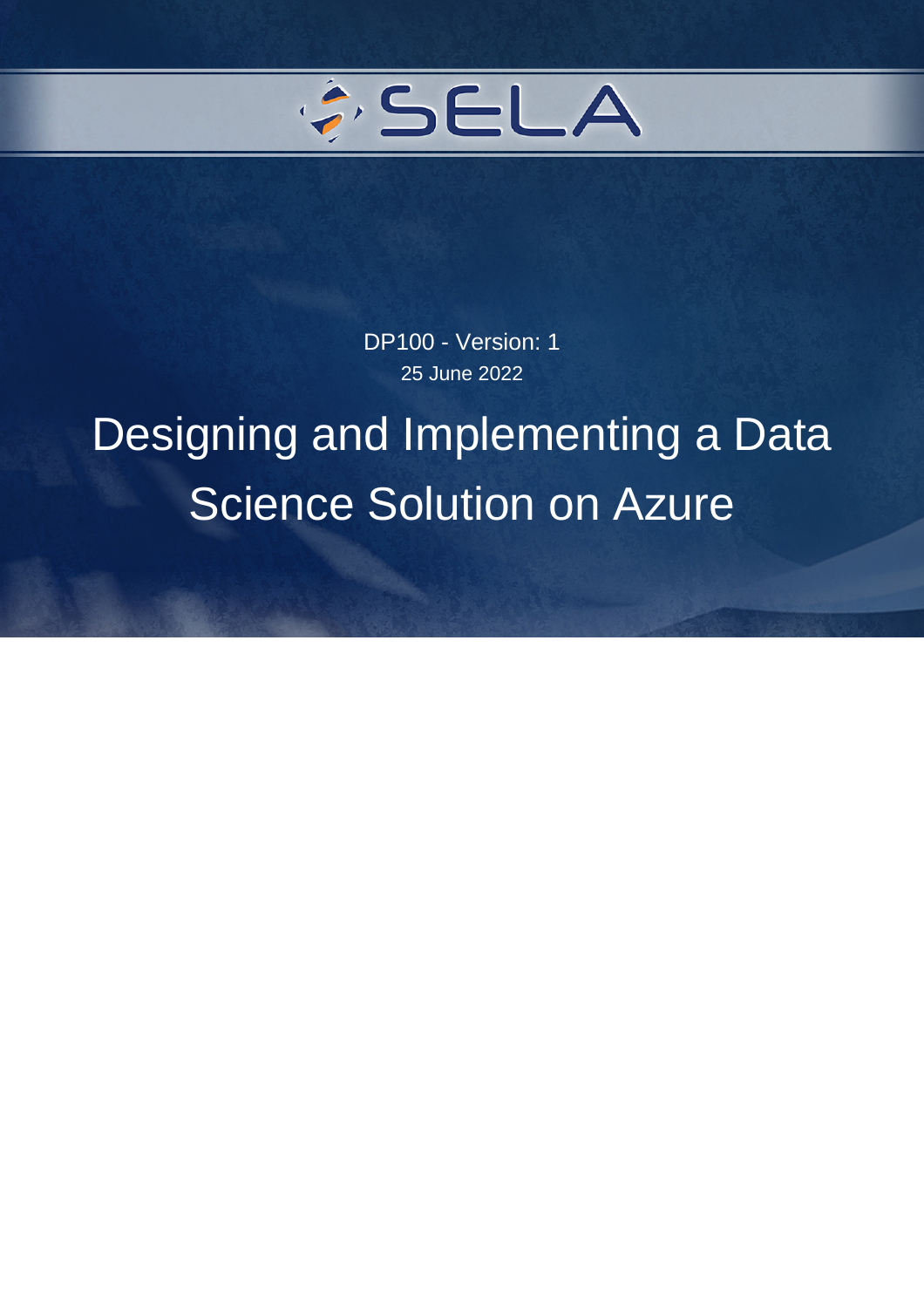

# Designing and Implementing a Data Science Solution on Azure

DP100 - Version: 1

## **4** 3 days Course

#### Description: Ĩ

Learn how to operate machine learning solutions at cloud scale using Azure Machine Learning. This course teaches you to leverage your existing knowledge of Python and machine learning to manage data ingestion and preparation, model training and deployment, and machine learning solution monitoring in Microsoft Azure.

#### Intended audience: Ï

This course is designed for data scientists with existing knowledge of Python and machine learning frameworks like Scikit-Learn, PyTorch, and Tensorflow, who want to build and operate machine learning solutions in the cloud.

#### Prerequisites: L,

Creating cloud resources in Microsoft Azure. Using Python to explore and visualize data. Training and validating machine learning models using common frameworks like Scikit-Learn, PyTorch, and TensorFlow. Working with containers

#### Objectives: Ĭ

#### Topics: J.

Module 1: Getting Started with Azure Machine Learning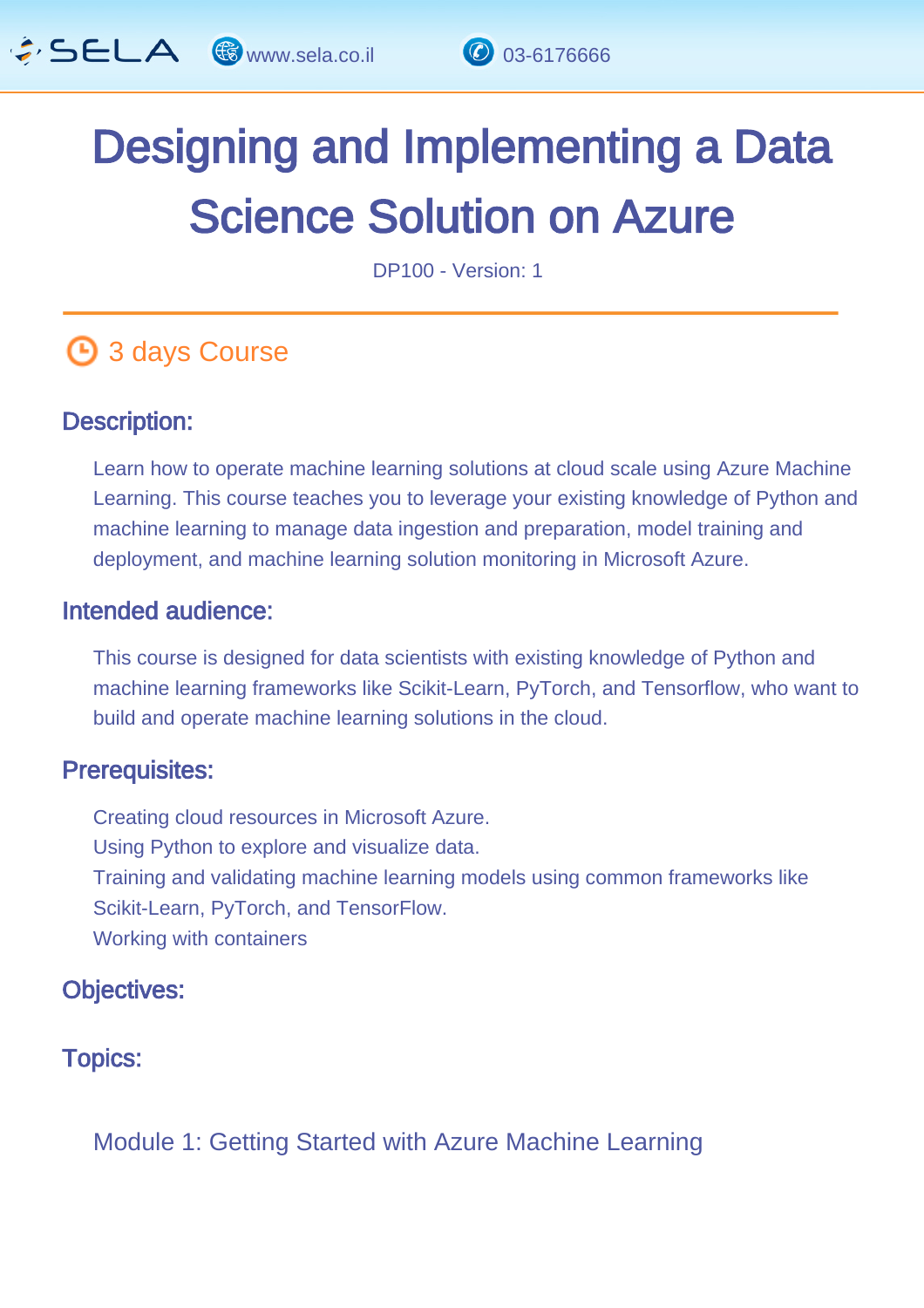



- Introduction to Azure Machine Learning
- Working with Azure Machine Learning

#### Module 2: Visual Tools for Machine Learning

- Automated Machine Learning
- Azure Machine Learning Designer

## Module 3: Running Experiments and Training Models

- Introduction to Experiments
- Training and Registering Models

#### Module 4: Working with Data

- Working with Datastores
- Working with Datasets

## Module 5: Working with Compute

- Working with Environments
- Working with Compute Targets

## Module 6: Orchestrating Operations with Pipelines

- Introduction to Pipelines
- Publishing and Running Pipelines

## Module 7: Deploying and Consuming Models

- Real-time Inferencing
- Batch Inferencing
- Continuous Integration and Delivery